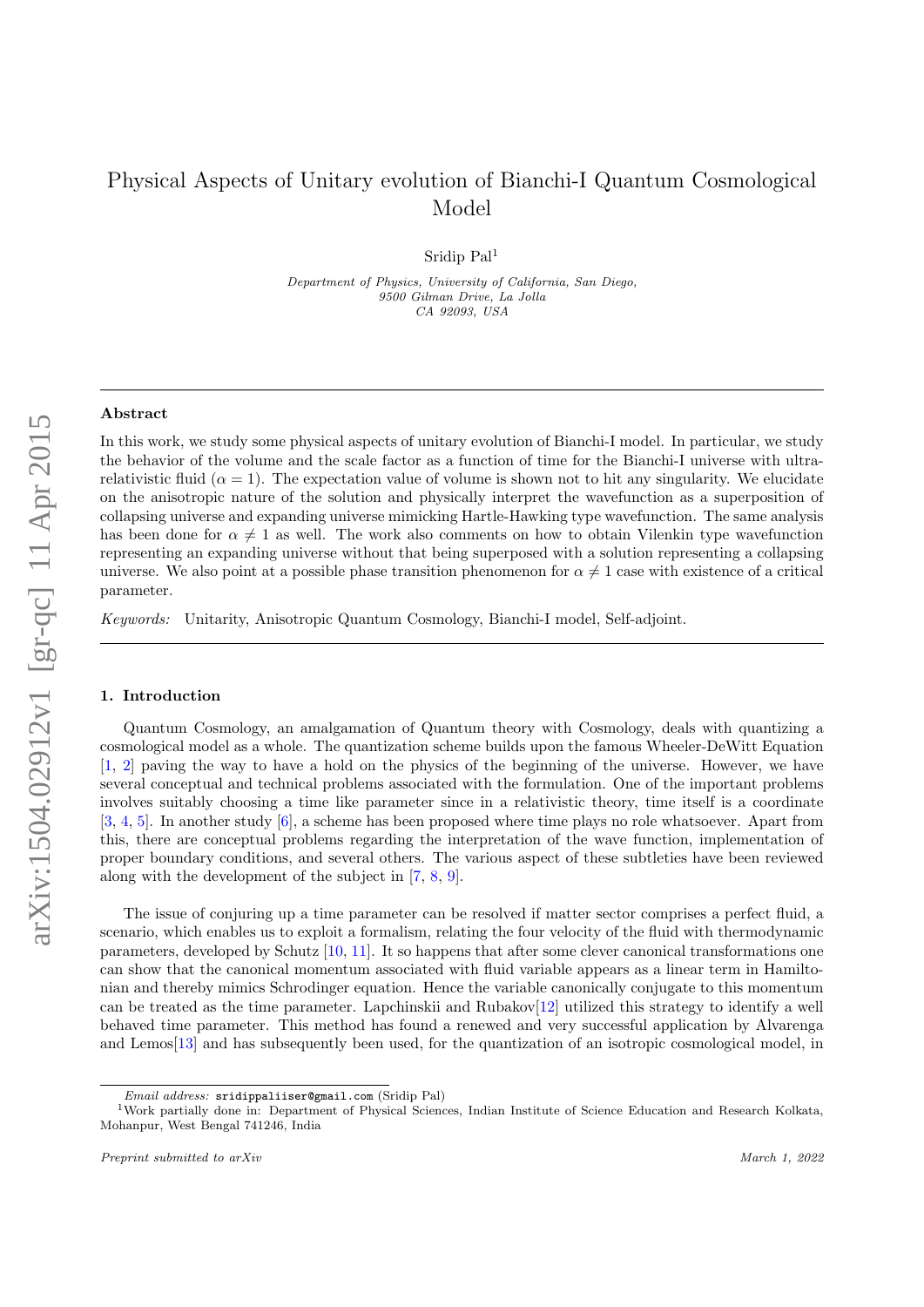the works of Batista et al[\[14\]](#page-10-13), Alvarenga et al[\[15\]](#page-10-14) and Vakili[\[16,](#page-10-15) [17\]](#page-10-16). The method also finds an application in quantizing anisotropic models in the work done by Alvarenga et al[\[18\]](#page-10-17), Majumder and Banerjee[\[19\]](#page-10-18), Pal and Banerjee[\[20\]](#page-10-19).

One of the pathology that came up while employing the method to anisotropic universe is the non unitarity associated with evolution operator, which is a result of having a non self-adjoint Hamiltonian. This pathology was present in the Bianchi I model investigated by Alvarenga et. al[\[18\]](#page-10-17). It should be mentioned that without matter sector, we do not have any physical identification of time, hence the non unitarity associated with the model might escape notice [\[21,](#page-10-20) [22\]](#page-10-21) while the use of fluid evolution enables us to study the issue critically.

Majumder and Banerjee [\[19\]](#page-10-18) showed that a suitable operator ordering can make the norm of the wave function, corresponding to an anisotropic model, time independent in the asymptotic limit. Although as a whole the model still suffered from non unitarity, it was a good enough indication that the problem of non unitarity has to do with operator ordering rather than being a generic feature. The confirmation comes in a later investigation[\[20\]](#page-10-19), where it has been shown, contrary to the folklore, that the non unitarity is indeed not a generic feature of anisotropic cosmologies. With a proper choice of operator ordering, unitarity can be restored to the model. Initially it was shown for Bianchi-I model, later the work has been extended to encompass the Bianchi-V and Bianchi-IX universe as well[\[23\]](#page-10-22).

This work sheds light on some physical aspects of "Unitarity Restored Bianchi-I Model" building upon the work in [\[20,](#page-10-19) [23\]](#page-10-22). We elucidate on the nature of wavefunction along with a critical study on evolution of scale factors, volume, manifest anisotropy of the solutions to the model. The physical insight strengthens the idea presented earlier in [\[20,](#page-10-19) [23\]](#page-10-22) and leads to a better understanding of the physics of a quantized anisotropic model.

The paper is organized as follows. In section two, Schutz formalism is briefly described along with quantization of Bianchi-I model and a discussion on the evolution of expectation value of volume, the scale factors associated with the model. In Section three, we take up the  $\alpha = 1$  case in detail and show that it is possible to have a quantized unitary Bianchi-I model with an explicit anisotropy. In section four, we discuss the  $\alpha \neq 1$  case, elucidate on the nature of the wavefunction and the eigenspectra of energy. We also point at a possible phase transition with existence of a critical parameter. The fifth and final section discusses the results obtained in the work and its implications.

## 2. Quantization of Bianchi-I Cosmology

The general action for gravity is given by

<span id="page-1-0"></span>
$$
\mathcal{A} = \int_M d^4x \sqrt{-g}R + 2 \int_{\partial M} \sqrt{h} h_{ab} K^{ab} + \int_M d^4x \sqrt{-g} P,\tag{1}
$$

where  $K^{ab}$  is the extrinsic curvature, and  $h^{ab}$  is the induced metric over the boundary  $\partial M$  of the 4 dimensional space-time manifold M. The units are so chosen that  $16\pi G = 1$ .

The metric for Bianchi-I is given by

$$
ds^{2} = n^{2}dt^{2} - [a^{2}(t)dx^{2} + b^{2}(t)dy^{2} + c^{2}(t)dz^{2}],
$$
\n(2)

where  $n(t)$  is the lapse function and a, b, c are functions of the cosmic time t. With this metric the gravity sector of [\(1\)](#page-1-0) takes the form

$$
\mathcal{A}_g = \int dt \left[ -\frac{2}{n} \left( \dot{a} \dot{b} c + \dot{b} \dot{c} a + \dot{c} \dot{a} b \right) \right]. \tag{3}
$$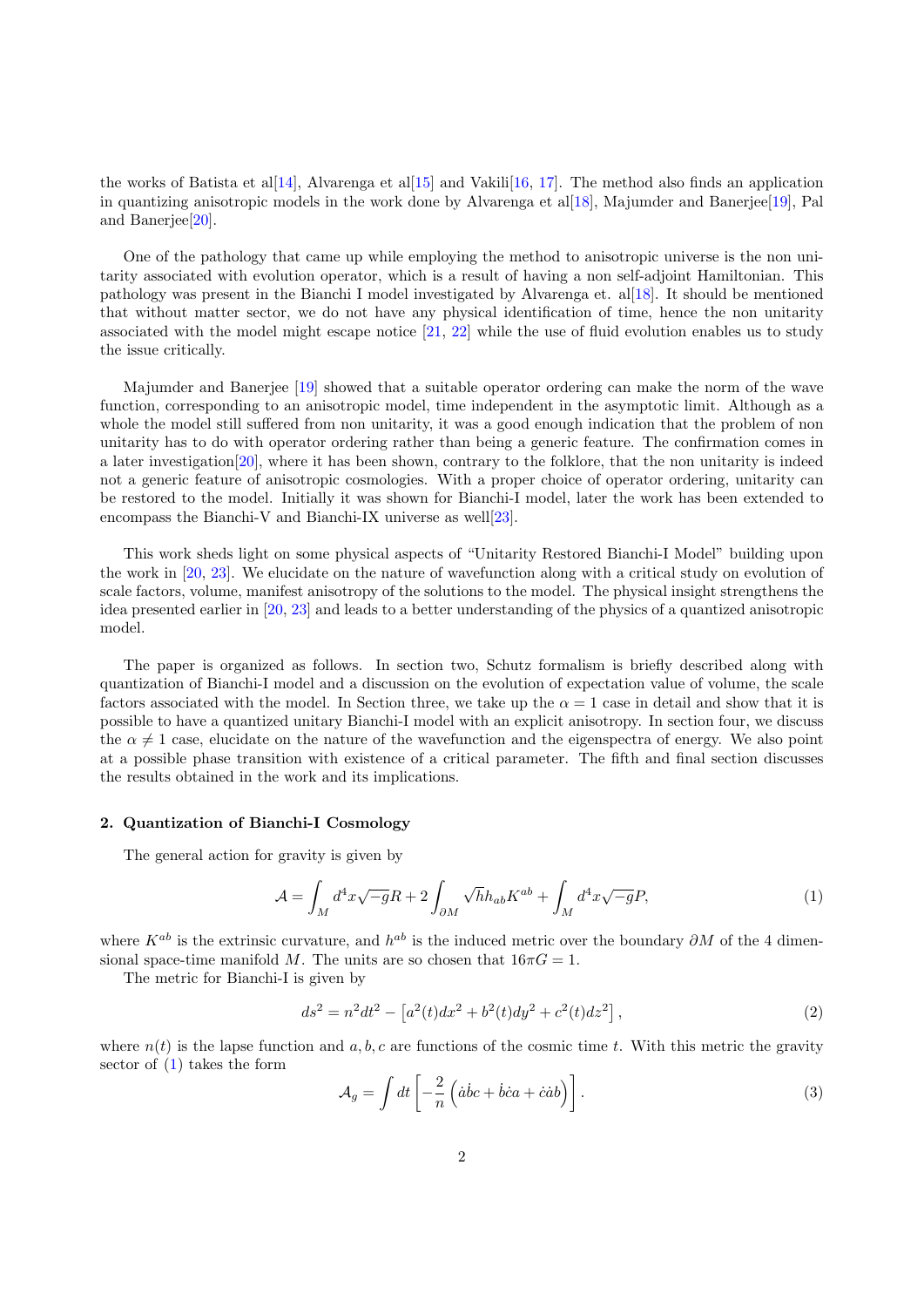With a set of new variables

$$
a(t) = e^{\beta_0 + \beta_+ + \sqrt{3}\beta_-}, \qquad (4)
$$

$$
b(t) = e^{\beta_0 + \beta_+ - \sqrt{3}\beta_-}, \tag{5}
$$

$$
c(t) = e^{\beta_0 - 2\beta_+}, \tag{6}
$$

the Lagrangian density of the gravity sector becomes

$$
\mathcal{L}_g = -6 \frac{e^{3\beta_0}}{n} \left( \dot{\beta}_0^2 - \dot{\beta}_-^2 - \dot{\beta}_+^2 \right). \tag{7}
$$

The corresponding Hamiltonian density can be written as

$$
H_g = -n \exp(-3\beta_0) \left\{ \frac{1}{24} \left( p_0^2 - p_+^2 - p_-^2 \right) \right\}.
$$
 (8)

Now the Schutz's formalism [\[10,](#page-10-9) [11\]](#page-10-10) is employed to identify a time parameter out of the matter sector, which comprises an ideal fluid given by an equation of state  $P = \alpha \rho$  where  $\alpha$  is a constant (with  $\alpha \le 1$ ), P and  $\rho$ is the pressure and density of the fluid respectively. Standard thermodynamical consideration leads to the following action for the matter sector,

$$
\mathcal{A}_f = \int dt \mathcal{L}_f
$$
\n
$$
= V \int dt \left[ n^{-\frac{1}{\alpha}} e^{3\beta_0} \frac{\alpha}{(1+\alpha)^{1+\frac{1}{\alpha}}} \left( \dot{\epsilon} + \theta \dot{S} \right)^{1+\frac{1}{\alpha}} e^{-\frac{S}{\alpha}} \right],
$$
\n(9)

where  $\theta$ ,  $\epsilon$  and S is defined as in the reference [\[20,](#page-10-19) [23\]](#page-10-22). We define canonical momentum to be  $p_{\epsilon} = \frac{\partial \mathcal{L}_f}{\partial \dot{\epsilon}}$  and  $p_S = \frac{\partial \mathcal{L}_f}{\partial \dot{S}}$  $\frac{\partial L_f}{\partial \dot{S}}$  and the corresponding Hamiltonian density comes out to be

$$
H_f = n e^{-3\alpha\beta_0} p_{\epsilon}^{\alpha+1} e^S.
$$
\n<sup>(10)</sup>

With the following canonical transformation,

$$
T = -p_S \exp(-S) p_{\epsilon}^{-\alpha - 1}, \qquad (11)
$$

$$
p_T = p_{\epsilon}^{\alpha+1} \exp(S), \tag{12}
$$

$$
\epsilon' = \epsilon + (\alpha + 1) \frac{p_S}{p_{\epsilon}}, \tag{13}
$$

$$
p'_{\epsilon} = p_{\epsilon}, \tag{14}
$$

which maintains the canonical structure by preserving the Poisson commutation relation [\[20\]](#page-10-19), the Hamiltonian density for the fluid sector can be cast into following form

$$
H_f = n e^{-3\beta_0} e^{3(1-\alpha)\beta_0} p_T.
$$
\n(15)

Combining gravity and fluid sector, the super Hamiltonian (to be precise, super Hamiltonian density) becomes

$$
H = -\frac{ne^{-3\beta_0}}{24} \left( p_0^2 - p_+^2 - p_-^2 - 24e^{3(1-\alpha)\beta_0} p_T \right)
$$
 (16)

and variation with respect to  $n$  yields Hamiltonian constraint

<span id="page-2-0"></span>
$$
\mathcal{H} = \frac{H}{n} = \frac{1}{n} \left( H_g + H_f \right) = 0. \tag{17}
$$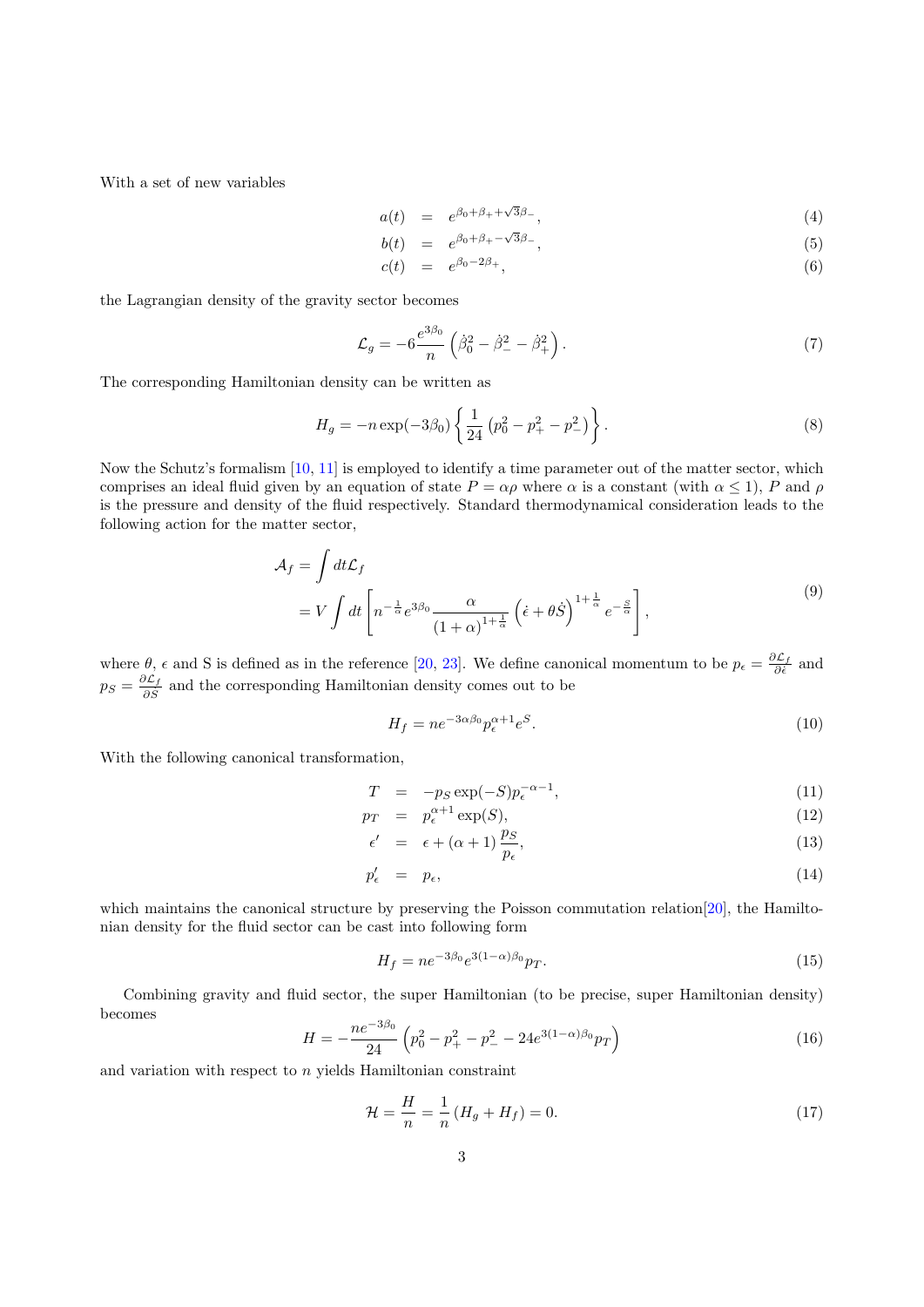We now promote the variation of super Hamiltonian with respect to  $n$  i.e  $\mathcal H$  to an operator and postulate commutator relation amongst the quantum operators as usual i.e we have:

$$
p_j \mapsto -i\hbar \partial_{\beta_j},\tag{18}
$$

for  $i = 0, +$ , and

$$
p_T \mapsto -i\hbar \partial_T. \tag{19}
$$

This mapping is equivalent to postulating the fundamental commutation relations:

<span id="page-3-1"></span>
$$
[\beta_j, p_k] = i\hbar \delta_{jk} \mathbb{I}.
$$
\n(20)

<span id="page-3-0"></span>In all subsequent discussion, we employ the choice of natural unit i.e  $\hbar = c = 1$  and rewrite the equation [\(17\)](#page-2-0) in its operator form as  $\mathcal{H}\psi = 0$ , which can be recast, using the operator ordering as prescribed in [\[20\]](#page-10-19), in following form:

$$
\left[e^{\frac{3}{2}(\alpha-1)\beta_0}\frac{\partial}{\partial\beta_0}e^{\frac{3}{2}(\alpha-1)\beta_0}\frac{\partial}{\partial\beta_0}-e^{3(\alpha-1)\beta_0}\frac{\partial^2}{\partial\beta_+^2}-e^{3(\alpha-1)\beta_0}\frac{\partial^2}{\partial\beta_-^2}\right]\psi=24i\frac{\partial}{\partial T}\psi.\tag{21}
$$

Stiff Fluid  $P = \rho$ 

Now for ultra relativistic fluid we have  $\alpha = 1$  and the equation [\(21\)](#page-3-0) reduces to

$$
\left[\frac{\partial^2}{\partial \beta_0^2} - \frac{\partial^2}{\partial \beta_+^2} - \frac{\partial^2}{\partial \beta_-^2}\right] \psi = 24i \frac{\partial}{\partial T} \psi.
$$
\n(22)

Naively, [\(22\)](#page-3-1) seems to be non self-adjoint. But we can calculate deficiency index  $(n_{\pm})$  of the operator, which turns out to be 0, hence the operator is self-adjoint and the corresponding evolution is guaranteed to be unitary. The general solution to eq. [\(22\)](#page-3-1) has already been described in [\[20\]](#page-10-19). In order to extract the physical informations, here we consider the solution corresponding to an eigenstate of both  $p_+$  and  $p_-\$  with eigenvalues  $k_{+} = k_{-} = 0$ , (we will see, what it does mean physically to have  $k_{+} = 0$  as we go along) which is given by

$$
\psi = e^{i(\omega \beta_0 - ET)} \tag{23}
$$

where energy, E is given by  $E = -\frac{\omega^2}{24}$ . Now using linearity of the governing differential equation we obtain the following wave packet

<span id="page-3-3"></span>
$$
\Psi = \int e^{-\frac{(\omega + 12\omega_0)^2}{4}} \psi d\omega, \tag{24}
$$

which upon integration and normalization, can be recast as

$$
\Psi = \sqrt[4]{\frac{2}{\pi}} \frac{e^{-36\omega_0^2}}{\sqrt{1 - i\frac{T}{6}}} \exp\left(-\frac{(\beta_0 + i6\omega_0)^2}{1 - i\frac{T}{6}}\right),\tag{25}
$$

with a time dependent probability density function, given by

<span id="page-3-2"></span>
$$
\Psi^* \Psi = \frac{\sqrt{2}}{\sqrt{\pi (1 + \frac{T^2}{36})}} \exp \left( \frac{-2 \left( \beta_0 - \omega_0 T \right)^2}{1 + \frac{T^2}{36}} \right), \tag{26}
$$

which, on integration over the configuration space, yields a time independent value:

$$
\int \Psi^* \Psi d\beta_0 d\beta_+ d\beta_- = 1 \int d\beta_- d\beta_+ = 1.\delta(0) \delta(0).
$$
 (27)

It deserves mention that presence of  $\delta(0)$  indicates that the wavefunction belongs to the rigged Hilbert space just like the eigenfunction of momentum in elementary quantum mechanics.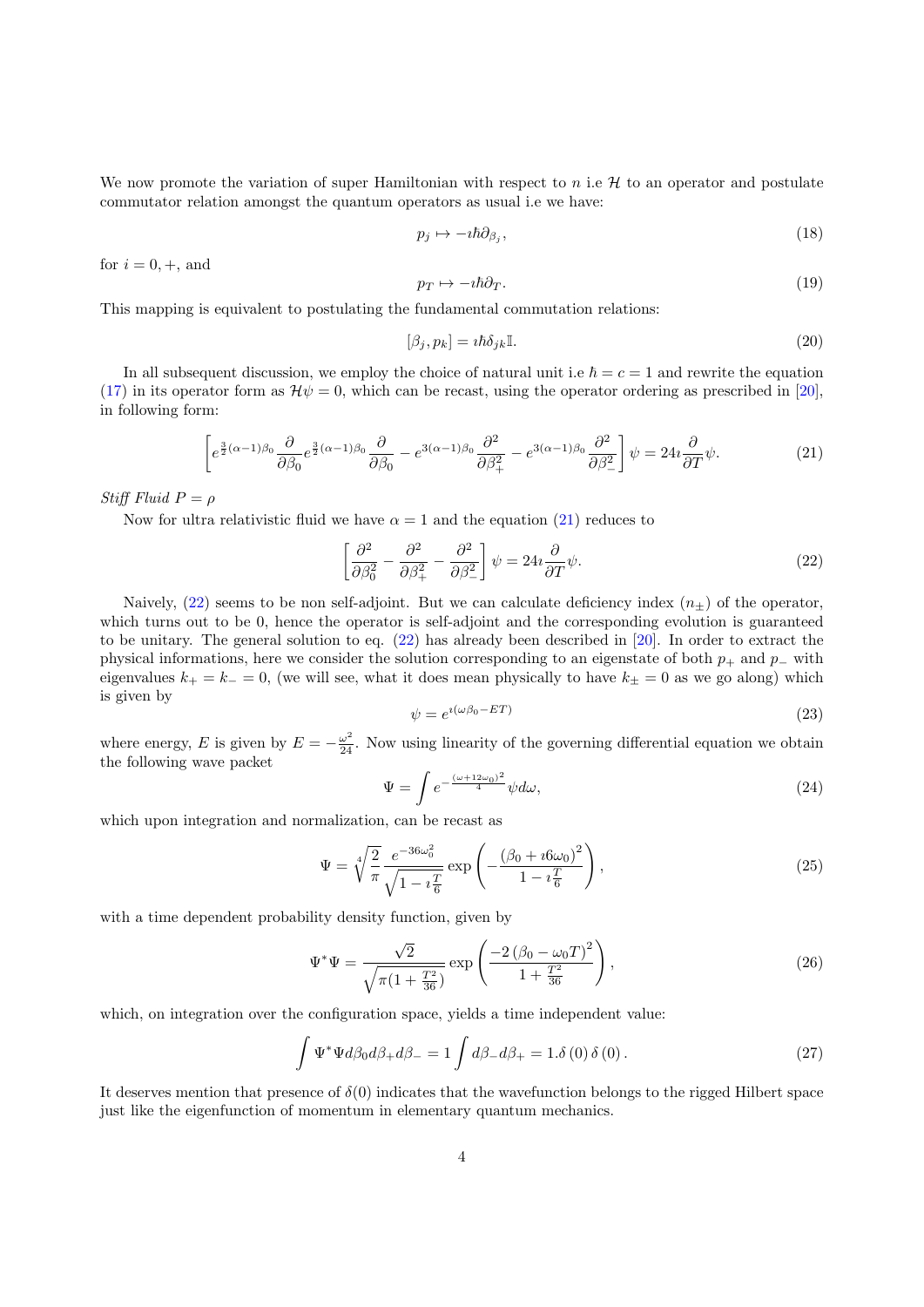The definition of norm used here [\(27\)](#page-3-2) is consistent with the definition of norm used for  $\alpha \neq 1$  case, in the earlier work [\[20\]](#page-10-19), in the sense, by properly taking limit  $\alpha \to 1$  the norm used there reduce to the one, used above. For  $\alpha \neq 1$ , we have, for  $\beta_0$  sector, [\[20\]](#page-10-19)

<span id="page-4-0"></span>
$$
||\psi||_{\alpha \neq 1} = \frac{3(1-\alpha)}{2} \int d\beta_0 e^{\frac{3(1-\alpha)}{2}\beta_0} \psi^* \psi \tag{28}
$$

whereas for  $\alpha = 1$ , the norm is defined as

$$
||\psi||_{\alpha=1} = \int d\beta_0 \psi^* \psi = \lim_{\alpha \to 1} \frac{||\psi||_{\alpha \neq 1}}{\frac{3}{2}(1 - \alpha)} \tag{29}
$$

We note, the limit is well-defined since, [\(28\)](#page-4-0) has a factor of  $(1 - \alpha)$ . This also suggests that for  $\alpha \neq 1$ , we could have defined norm without  $\frac{3(1-\alpha)}{2}$  factor, because physics is independent of such redefinition of a norm by a numerical factor. In that scenario, we don't even need to divide by the  $\frac{3(1-\alpha)}{2}$  factor in [\(2\)](#page-4-0) to get the definition of norm for  $\alpha = 1$  case from  $\alpha \neq 1$ .

Having defined norm in proper way, now, for the wavefunction [\(25\)](#page-3-3), we can evaluate the expectation value of  $\beta_0$ , which behaves as follows:

$$
\langle \beta_0 \rangle = \omega_0 T. \tag{30}
$$

while the expectation value of volume is given by:

$$
\langle V \rangle = e^{\frac{9}{8} + 3\omega_0 T + \frac{T^2}{32}}.
$$
\n
$$
(31)
$$

If we set  $\omega_0 = 0$ , the volume expansion can be depicted via figure 1. Although  $\langle \beta_0 \rangle$  is 0 in this case (i.e. with  $\omega_0 = 0$ , still we have expansion due to quantum fluctuation in the variable  $\beta_0$ . Another important aspect is that the volume assumes a finite value at  $T=0$  and thereby avoids hitting the singularity as evident from figure 1. It deserves mention that by setting  $\omega_0 = 0$  we do not loose any qualitative feature. As long as  $\omega_0 \geq 0$ , we do get an expansion. Only if  $\omega_0$  becomes negative, we would get a contracting phase until  $T = 48|\omega_0|$ , after which, the universe will start expanding.



Figure 1: Behaviour of Volume with time for  $\langle \beta_0 \rangle = 0$ 

Looking at the behavior of the wavefunction with time, as shown in figure 2, we observe that the peak of the Gaussian shifts toward right and spreads out for  $T \geq 0$ . The spreading out happens because within the superposed solution there are different  $\omega$  modes having different "velocity", which ultimately leads to dispersion. The term "velocity" corresponds to the rate of change of volume since the conjugate momentum to  $\beta_0$  is actually proportional to the time derivative of volume factor. Thus, different  $\omega$  modes may be assigned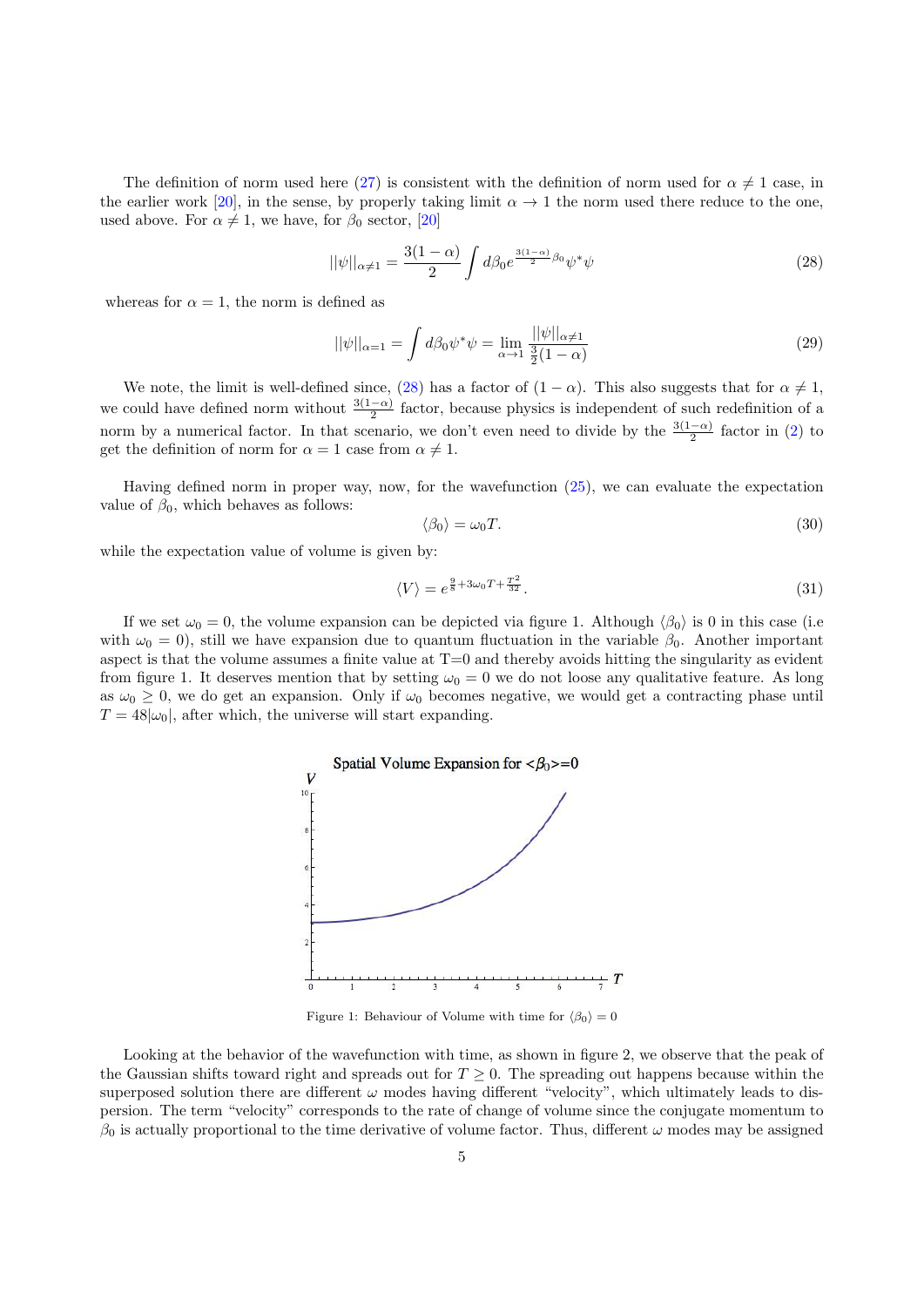

Gaussian WavePacket:Probability Density for  $\langle \beta_0 \rangle = T$ 

Figure 2: The Probability Distribution as a function of  $\beta_0$  at different time T

the physical interpretation of having different values for the rate of change of volume. This scenario can be compared to a Gaussian wavepacket of a free particle dispersing, in quantum mechanics. We note that the choice of Gaussian prefactor is based on the fact that it leads to a behaviour where the universe does not hit a singularity at T=0, we get expansion in the volume of the universe and we can nicely interpret the behaviour of the wavefunction.

The wavefunction, given by [\(25\)](#page-3-3), is basically Hartle-Hawking type, since we have superposition of both positive and negative  $\omega$  modes. We can think of positive  $\omega$  modes to describe an expanding universe whereas the negative modes can be thought of depicting a collapsing universe. Since these  $\omega$  modes are weighted by Gaussian pre-factors, most of them gets suppressed and effectively we have an expanding universe.

As a side note, we observe  $\Psi$  is also a solution to isotropic quantum FRW model with a spatially flat metric since  $\Psi$  is independent of  $\beta_+, \beta_-.$  Moreover, if we restrict to isotropic FRW model, we do not need to integrate over  $\beta_+, \beta_-,$  hence the delta functions would not appear in the norm [\(27\)](#page-3-2) and the wavefunction [\(25\)](#page-3-3) perfectly belongs to the Hilbert space.

The fact that Ψ does satisfy Hamiltonian constraint for quantum FRW universe, can be understood from inspecting  $\beta_{0,\pm}$  in terms of scale factor. We note that

<span id="page-5-0"></span>
$$
\beta_0 = \frac{1}{3}ln(abc) = \frac{1}{3}lnV,\tag{32}
$$

$$
\beta_{+} = \frac{1}{4} ln\left(\frac{ab}{c^2}\right),\tag{33}
$$

$$
\beta_- = \frac{1}{2\sqrt{3}} ln\left(\frac{a}{b}\right). \tag{34}
$$

Hence,  $\beta_0$  actually dictates the volume of the universe while the anisotropy is dictated by the variables  $\beta_{\pm}$ and variables conjugate to them. If we have isotropic solution, the scale factors will have similar behaviour and we expect  $k_{\pm} = 0$  and  $\langle \beta_{\pm} \rangle = 0$ . Here we note that the  $p_{\pm}$  sector admits plane wave like solution i.e  $e^{i(k+\beta_{+}+k-\beta_{-})}$  with  $k_{\pm}=0$  and we do have  $\langle \beta_{\pm} \rangle = 0$  where the following limiting procedure is implicitly assumed

$$
\langle \beta_{\pm} \rangle = \frac{\int d\beta_{\pm} \beta_{\pm} e^{ik_{\pm}\beta_{\pm}} e^{-ik_{\pm}\beta_{\pm}}}{\int d\beta_{\pm} e^{ik_{\pm}\beta_{\pm}} e^{-ik_{\pm}\beta_{\pm}}} \equiv \lim_{L \to \infty} \frac{\int_{-L}^{L} d\beta_{\pm} \beta_{\pm}}{\int_{-L}^{L} d\beta_{\pm}} \tag{35}
$$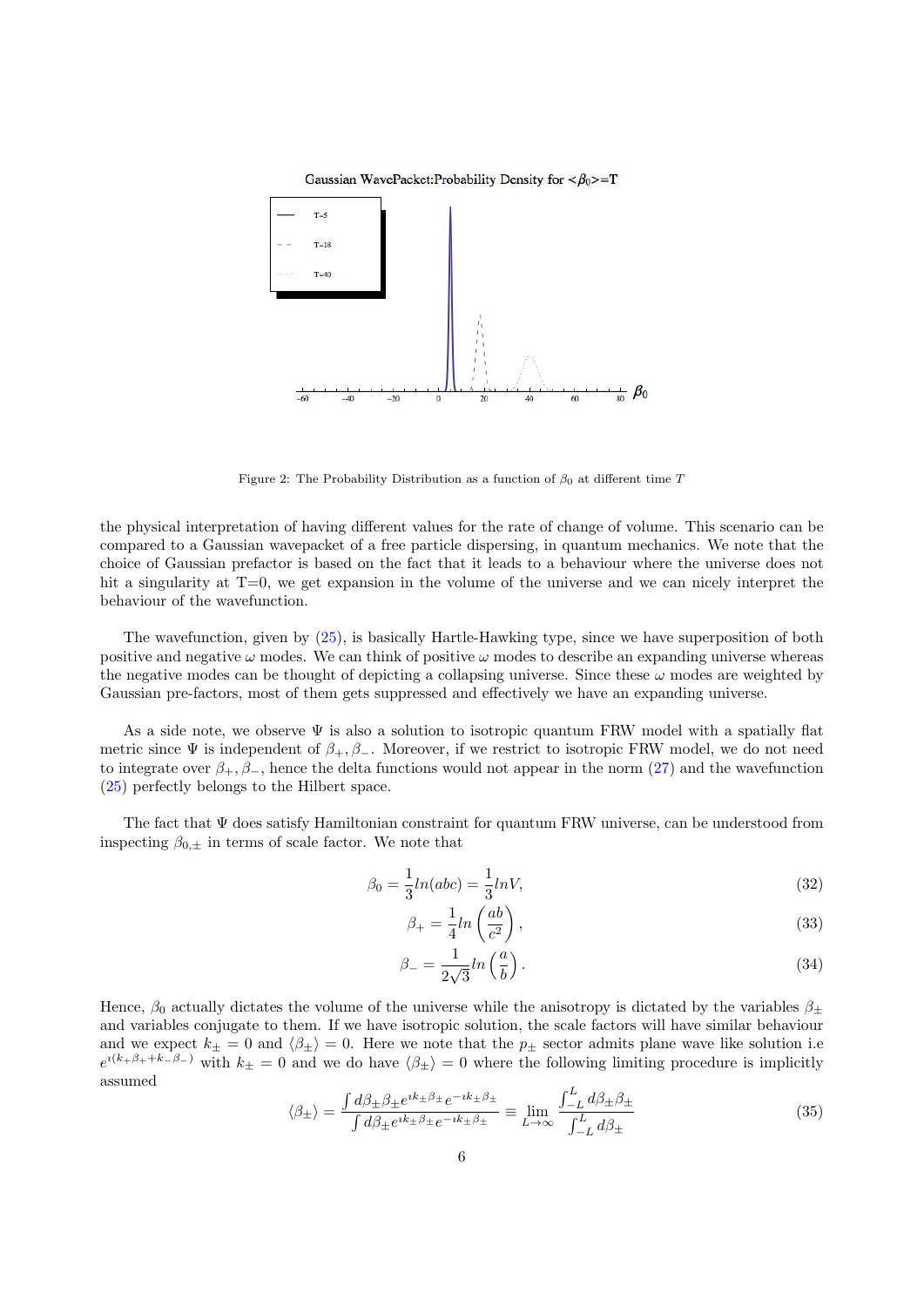. Hence, the solution is indeed isotropic in nature. The fact that the anisotropy is dictated by  $\beta_+$  and  $p_+$ is evident if we look at the scalar  $\tilde{\sigma}^2 = \frac{1}{2} \sigma^{\mu\nu} \sigma_{\mu\nu}$  found out of shear tensor  $\sigma_{\mu\nu}$ ,

$$
\tilde{\sigma}^2 = \frac{1}{12} \left[ \left( \frac{\dot{g}_{11}}{g_{11}} - \frac{\dot{g}_{22}}{g_{22}} \right)^2 + \left( \frac{\dot{g}_{22}}{g_{22}} - \frac{\dot{g}_{33}}{g_{33}} \right)^2 + \left( \frac{\dot{g}_{33}}{g_{33}} - \frac{\dot{g}_{11}}{g_{11}} \right)^2 \right]
$$
  
= 
$$
\frac{1}{12e^{6\beta_0}} \left( \frac{p_+^2}{18} + \frac{p_-^2}{8} \right),
$$
(36)

Now one way to make the model manifestly anisotropic is to take  $\langle \beta_{+} \rangle \neq 0$  or to make the momentum conjugate to  $\beta_{\pm}$  nonzero. It deserves mention in this connection that the choice of  $k_{\pm} = 0$  may seem to be restricted, but in the next section, we will relax the condition and make  $k_{+} \neq 0$ . To be precise, we will construct solution with nonzero  $\langle \beta_+ \rangle$  and  $k_+$ . In fact, it is quite trivial to extend the analysis to  $k_+ \neq 0$ , we will get similar Gaussian solutions for  $\beta_{\pm}$  sector as well. We have not done it since the essential physical features are conveyed with the restricted condition on  $k_{\pm}$ . This kind of choice has also been made earlier in the work of Alvarenga et. al. [\[18\]](#page-10-17).

#### 3. Explicit Anisotropy

In the last section we constructed an isotropic solution. Hence, one can argue that the unitarity is obtained at the expense of anisotropy. In this section we present a solution, which is manifestly anisotropic. We consider eigenstate of  $p_$  with eigenvalue  $k_$  = 0 but let  $\omega$  and  $k_+$  to vary along with energy eigenvalue given by  $E = -\frac{1}{24}(\omega^2 - k_+^2)$ . From the general solution  $\psi = e^{i(\omega\beta_0 + k_+ \beta_+ - ET)}$ , we construct the following superposed solution :

<span id="page-6-0"></span>
$$
\Psi = \iint e^{-\frac{(\omega + 12\omega_0)^2}{4}} e^{-\frac{(k_+ - 12k_+0)^2}{4}} \psi d\omega dk_+, \tag{37}
$$

which, upon integration and normalization, yields

$$
\Psi = \sqrt{\frac{2}{\pi}} \frac{e^{-36(\omega_0^2 + k_{+0}^2)}}{\sqrt{1 + \frac{T^2}{36}}} e^{-\frac{(\beta_0 + i6\omega_0)^2}{1 - i\frac{T}{6}}} e^{-\frac{(\beta_+ - i6k_{+0})^2}{1 + i\frac{T}{6}}},\tag{38}
$$

with a time dependent probability density function, given by

$$
\Psi^* \Psi = \frac{2}{\pi (1 + \frac{T^2}{36})} \exp \left( \frac{-2 \left[ (\beta_0 - \omega_0 T)^2 + (\beta_+ - k_{+0} T)^2 \right]}{1 + \frac{T^2}{36}} \right),\tag{39}
$$

which leads to a time independent norm, as evident from

$$
\int d\beta_0 d\beta_+ d\beta_- \Psi^* \Psi = 1\delta(0). \tag{40}
$$

The  $\delta(0)$  is there as we have a plane wave like solution for k<sub>−</sub> sector. Now, [\(38\)](#page-6-0) has the property

$$
\langle \beta_0 \rangle = \omega_0 T, \ \langle \beta_+ \rangle = k_{+0} T \tag{41}
$$

$$
\langle \beta_- \rangle = 0 \tag{42}
$$

We have thus constructed an anisotropic solution explicitly since we have nonzero value for  $\langle \beta_+ \rangle$  and superposition of nonzero  $k_+$  modes. Having  $\langle \beta_- \rangle = 0$  means that the scale factor a and b behaves similarly while non-zero expectation of  $\beta_+$  means scale factor  $c(t)$  behaves differently, as evident from equation [\(33\)](#page-5-0). The signature of anisotropy is also carried by expectation value of  $\tilde{\sigma}^2$ , which satisfies,

$$
\langle \tilde{\sigma}^2 \rangle = \frac{\langle e^{-6\beta_0} \rangle}{12} \left( \frac{\langle p_+^2 \rangle}{18} + \frac{\langle p_-^2 \rangle}{8} \right) = \frac{\langle e^{-6\beta_0} \rangle}{216} \neq 0 \tag{43}
$$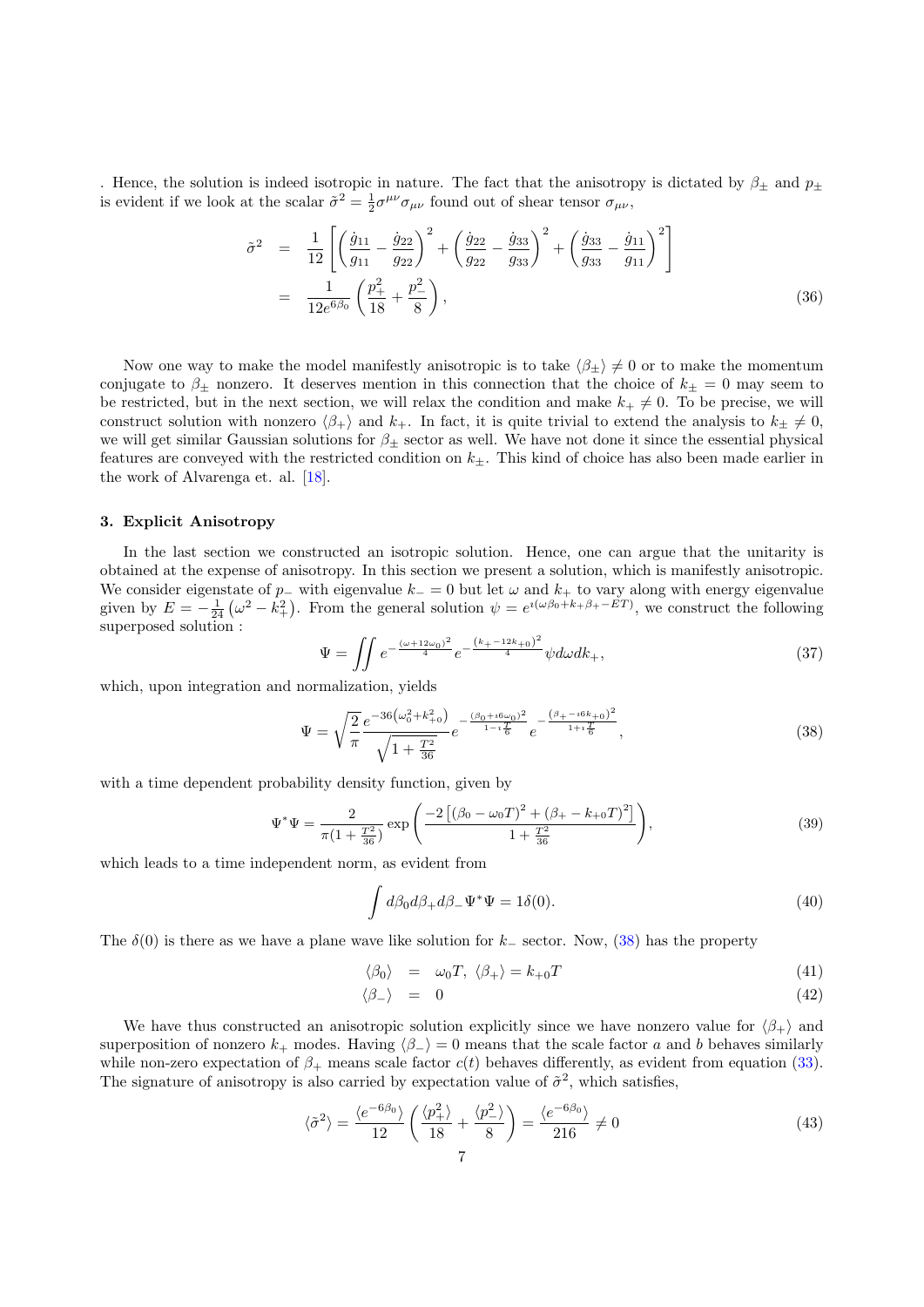While constructing the wavepacket [\(38\)](#page-6-0) , we have not put the constraint on the energy spectrum that it has to be negative on physical ground because we have Hamiltonian constraint [\(17\)](#page-2-0) and we expect the energy of fluid to be positive definite [\[20\]](#page-10-19). Now negative energy yields the constraint  $\omega^2 > k_+^2$ . This, in turn, implies integration over a restricted interval in  $(k_+,\omega)$  space while obtaining the superposed solution, which would be difficult to inspect analytically. Nonetheless, the norm for this case remains finite.

# 4. A more general fluid with  $\alpha \neq 1$

The solution to the [\(21\)](#page-3-0) for  $\alpha \neq 1$  has already been described in the reference [\[20\]](#page-10-19) and is given by:

<span id="page-7-1"></span>
$$
\Psi = e^{ik_+\beta_+}e^{ik_-\beta_-}\phi_{a,b}e^{-iEt},\tag{44}
$$

where  $\phi_{a,b}$  are given in variable  $\chi \equiv e^{\frac{3(1-\alpha)\beta_0}{2}}$  by

$$
\phi_a(\chi) = \sqrt{\chi} \left[ A H_{ig}^{(2)}(\lambda \chi) + B H_{ig}^{(1)}(\lambda \chi) \right],\tag{45}
$$

<span id="page-7-0"></span>
$$
\phi_b(\chi) = \sqrt{\chi} \left[ A H_{\alpha}^{(2)}(\lambda \chi) + B H_{\alpha}^{(1)}(\lambda \chi) \right],\tag{46}
$$

respectively for  $\sigma > \frac{1}{4}$  and  $\sigma < \frac{1}{4}$ , where  $g = -i\alpha = \sqrt{\sigma - \frac{1}{4}}$  with  $\sigma = \frac{4(k_+^2 + k_-^2)}{9(1-\alpha)^2}$  $\frac{(n_+ + n_-)}{9(1-\alpha)^2}$  so that  $\phi_{a,b}$  satisfy,

<span id="page-7-2"></span>
$$
-\frac{d^2\phi}{d\chi^2} - \frac{\sigma}{\chi^2}\phi = -E'\phi.
$$
\n(47)

In both cases, the spectrum is given by  $E' = \frac{32}{3(1-\alpha)^2}E = -\lambda^2$ . The self-adjoint extension guarantees that  $\frac{B}{A}$  takes a value so as to conserve probability and makes the model unitary [\[20\]](#page-10-19). For  $\alpha \neq 1$ , it is technically difficult to find the expectation value of  $\beta_0$  due to mathematical complexity of the integral involved

$$
\langle \beta_0 \rangle = \frac{2}{3(1-\alpha)} \frac{\int d\chi \ln(\chi) |\phi|^2}{\int d\chi |\phi|^2},\tag{48}
$$

where  $\phi$  is given by  $\phi_a$  or  $\phi_b$  for  $\sigma > \frac{1}{4}$  or  $\sigma < \frac{1}{4}$  respectively. Nonetheless, as we are dealing with energy eigenstate, this expectation value ought to be time independent trivially.

We now try to extract some physical information even without the integrated version. Asymptotically, the solutions [\(45\)](#page-7-0), [\(46\)](#page-7-0) become a linear combination of incoming and outgoing waves. Since, the eigenvalue of  $p<sub>x</sub>$  (momentum conjugate to the newly defined variable  $\chi$ ) is proportional to rate of change of volume factor,  $e^{3\beta_0}$ , incoming wave can be thought of describing a collapsing universe with negative rate of change of volume whereas the outgoing wave describes an expanding universe. Hence, the solution [\(44\)](#page-7-1),being a superposition of expanding and collapsing universe, mimics Hartle-Hawking wavefunction [\[24\]](#page-10-23). The probability conservation can now be physically thought of as the probability of collapsing being same as the probability of birth of a universe.

We can have Vilenkin type solution as well, all we need to do is to keep the outgoing solution while discarding the incoming wave solution so that the wavefunction becomes

$$
\phi_a(\chi) = \sqrt{\chi} \left[ BH_{ig}^{(1)}(\lambda \chi) \right],\tag{49}
$$

$$
\phi_b(\chi) = \sqrt{\chi} \left[ BH_\alpha^{(1)}(\lambda \chi) \right]. \tag{50}
$$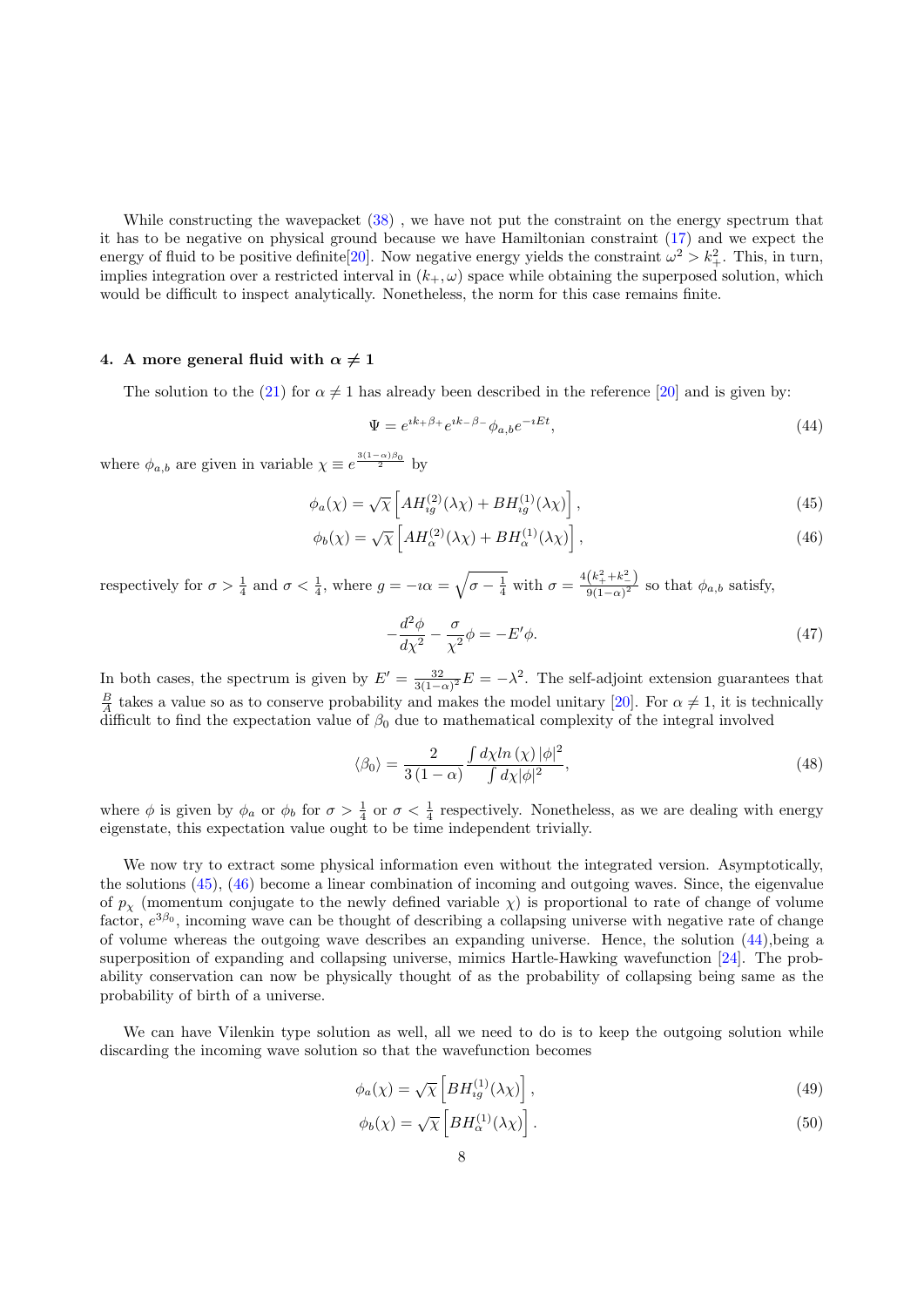Previously, the boundary condition has imposed restriction on the ratio of A and B. Now since, we have  $A = 0$ , the boundary condition enforces constraint on the energy spectra. It can be shown for  $\sigma < 1/4$ , the condition coming from self-adjoint extension [\[25,](#page-10-24) [20\]](#page-10-19), given by

$$
\alpha \frac{\pi}{2} + i\alpha \ln\left(\frac{\lambda x_0}{2}\right) + arg[\Gamma(1+\alpha)] = n\pi,\tag{51}
$$

(where  $x_0$  characterizes the self-adjoint extension, elucidated in [\[25\]](#page-10-24)) is satisfied if

<span id="page-8-0"></span>
$$
x_0 = |x_0|e^{i\frac{\pi}{2}\theta},\tag{52}
$$

$$
\left(\frac{\lambda|x_0|}{2}\right) = 1,\tag{53}
$$

$$
\alpha (1 - \theta) = 2n, \tag{54}
$$

$$
\sigma \equiv \frac{4\left(k_+^2 + k_-^2\right)}{9\left(1 - \alpha\right)^2} = \frac{1}{4} - \frac{4n^2}{\left(1 - \theta\right)^2}.
$$
\n(55)

The condition [\(53\)](#page-8-0) implies existence of unique energy eigenstate with energy eigenvalue, given by

$$
E' = -\frac{4}{|x_0|^2}.\tag{56}
$$

Similar analysis reveals that for  $\sigma \geq \frac{1}{4}$ ,  $\theta$  must be equal to 1 i.e  $x_0 = i|x_0|$ , which yields a unique energy eigenstate with  $E' = -\frac{4}{\gamma^2 |x_0|^2}$  for  $\sigma = \frac{1}{4}$  (where  $ln(\gamma)$  is Euler's constant) while for  $\sigma > \frac{1}{4}$ , we have a bunch of energy eigenvalues  $E' = -\lambda^2$  satisfying

$$
gln\left(\frac{\lambda|x_0|}{2}\right) - arg[\Gamma(1+ig)] = n\pi.
$$
\n(57)

#### Unphysical positive energy states

In [\[20\]](#page-10-19), it has been argued that observed universe with positive energy implies that the fluid sector has negative energy (because of the Hamiltonian constraint [\(17\)](#page-2-0)), which is not physical. Here we will argue from the point of view of gravity why the positive energy eigenvalue does not make sense physically.

We have the following solution with positive eigenvalue for  $\sigma > \frac{1}{4}$ :

<span id="page-8-1"></span>
$$
\phi = \lambda \sqrt{\frac{2 \sinh \left(\pi g\right)}{\pi g}} \sqrt{\chi} K_{ig} \left(\lambda \chi\right). \tag{58}
$$

where  $g = \sqrt{\sigma - \frac{1}{4}}$  (the wavefunction is shown in figure 3 below) with energy eigenvalue given by  $E' = \lambda^2$ .

The solution [\(58\)](#page-8-1) gets exponentially damped for high  $\chi$  (i.e high  $\beta_0$ ) value. It implies that we have exponentially damped probability for having larger  $\beta_0$  i.e larger volume which is not physical for an observed expanding universe.The same conclusion can be drawn even if we do not have the explicit form of the wavefunction but we look at governing differential equation  $(47)$  in asymptotic limit and realise that for arbitrary large  $\chi$ , it becomes

$$
-\frac{d^2\phi}{d\chi^2} = -E'\phi,\tag{59}
$$

which does imply exponential decay in  $\chi$ .

This comes as a sanity check for our theory. Positive eigenvalue for the gravity sector implies negative fluid energy which indicates a 'trapped' universe, where the volume has a very low probability to get larger than some specified value which depends on the energy. It deserves mention that  $\sigma < \frac{1}{4}$  does not admit any positive energy eigenvalue [\[25\]](#page-10-24) and this fact hints at we have two different regime of solution around the critical point  $\sigma = \frac{1}{4}$  [\[26,](#page-10-25) [27\]](#page-10-26).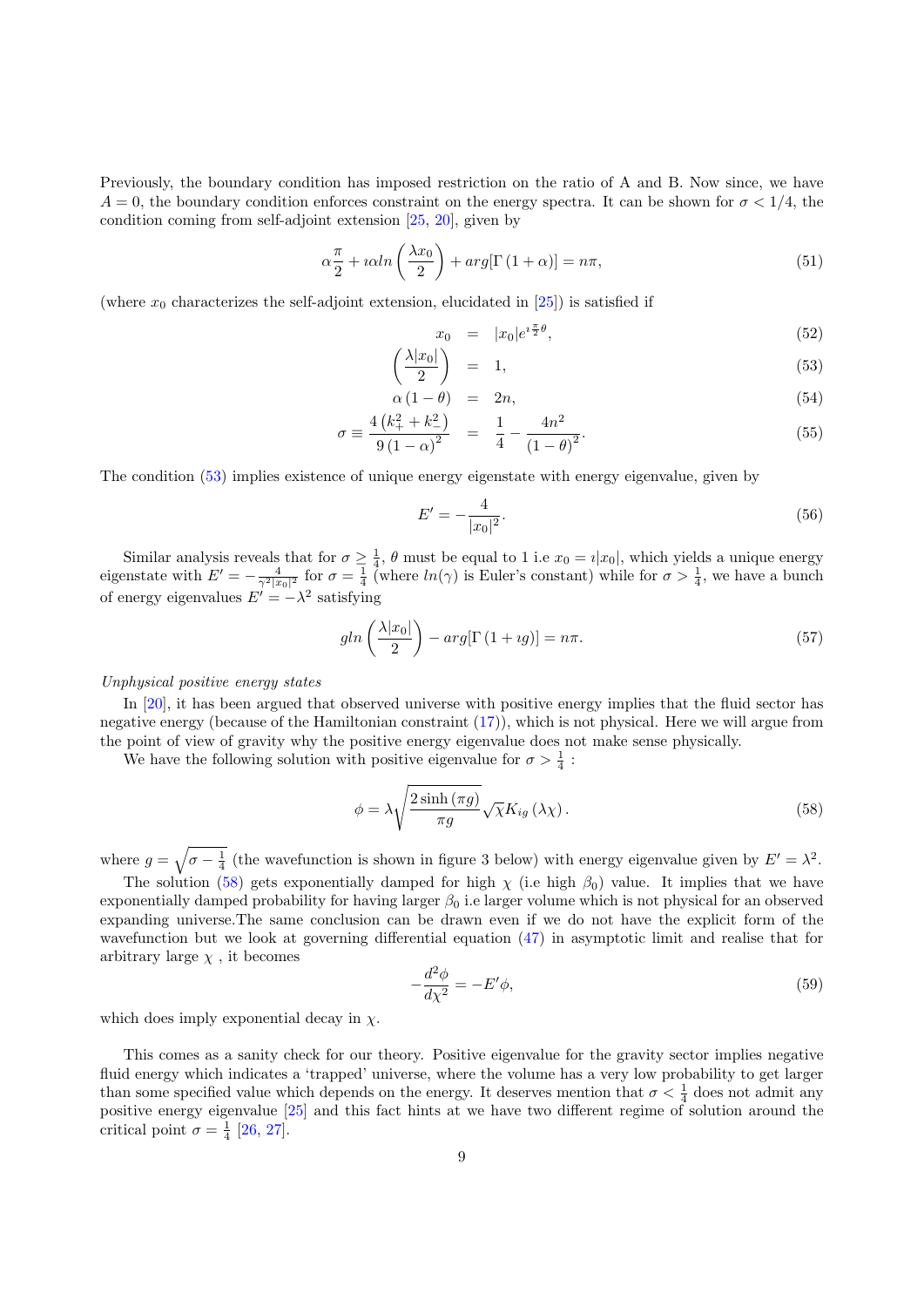

Figure 3: Positive Energy Eigenstate with  $E'=1, g=6$ 

#### 5. Conclusion

The work reinforces the idea presented in [\[20,](#page-10-19) [23\]](#page-10-22) that the alleged non unitarity in a quantum anisotropic cosmological model has nothing to do with hyperbolic nature of kinetic term, rather it is intimately linked to co-ordinate choice, which in turn affects the operator ordering. Although we do not know the physical reason behind why we do have to choose this ordering, yet, with proper ordering, we restore the unitarity and thereby make the model worthy of being investigated critically. This, in turn, enables us to have physical insight and predictions from this model, which is cured from alleged non unitarity.

It has been shown in this work that the universe does not hit any singularity at  $T = 0$ . The work sheds light on the nature of variables  $\beta_{\pm}$  and  $p_{\pm}$ , which encode the anisotropic nature of the solution and thereby exhibit that the solution obtained is indeed anisotropic in nature. Furthermore, we physically interpret the wavefunction in terms of collapsing and expanding universe and thereby draw a possible parallelism between our wavefunction with Hartle-Hawking type & Vilenkin type wavefunctions.

The solution for  $\alpha \neq 1$ , given in reference [\[20\]](#page-10-19), is shown to be a Hartle-Hawking type wavefunction. In this work, we extend our analysis and construct a Vilenkin type wavefunction for which the self-adjoint extension puts constraint on energy eigenspectra. For  $\sigma > \frac{1}{4}$ , we have a bunch of eigenvalues while for  $\sigma \leq \frac{1}{4}$  case, we have a unique solution. The study of this transition with possible breaking of conformal symmetry when the system passes through the critical point  $\sigma = \frac{1}{4}$  is beyond the scope of this work yet it deserves mention that similar kind of phase transition associated with inverse square potential has already been known[\[26\]](#page-10-25) and mimics the BKT phase transition [\[27\]](#page-10-26). Moreover, the work gives another perspective to the physical impossibility of having positive energy eigenstate of Hamiltonian of gravity sector in terms of cosmic evolution.

We also conclusively show that the anisotropy is dictated by the variables  $\beta_{\pm}$  whereas the ordering ambiguity is in the variable  $\beta_0$ , which dictates the evolution of volume. Hence, it lends support to the idea presented in [\[20,](#page-10-19) [23\]](#page-10-22) that the pathology of non unitarity is not a generic feature of anisotropic models, it may crop up even in isotropic case [\[23\]](#page-10-22), the problem rather lies in choosing the appropriate co-ordinate and operator ordering for the variable which describes the evolution of volume.

#### Acknowledgement

The author would like to acknowledge a debt of gratitude to Professor Narayan Banerjee without whose active support, the work could not have been possible. The author would also like to thank Diptarka Das